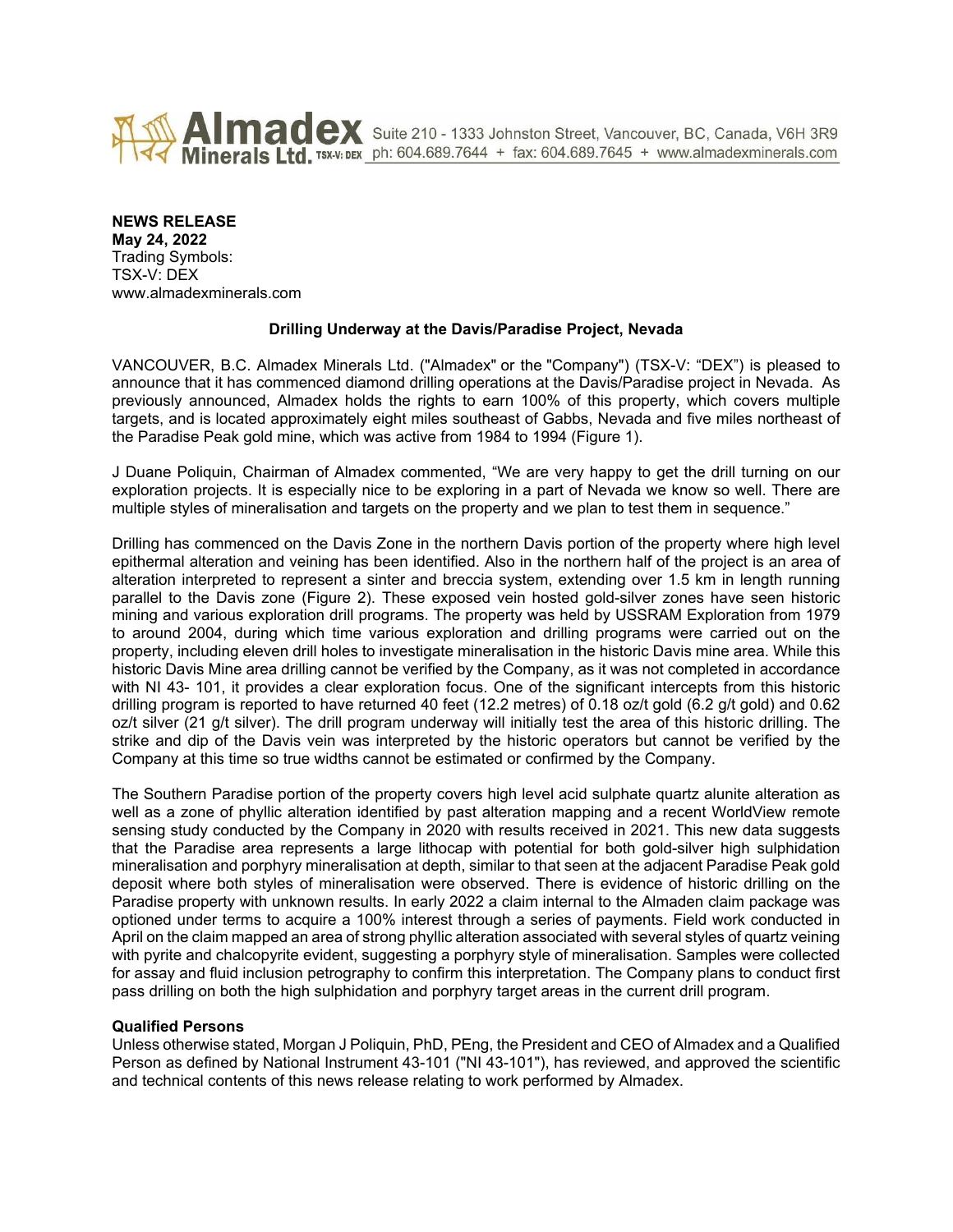### **About the Davis/Paradise Property**

Almadex consolidated the Davis/Paradise Valley area during 2019 by optioning from the underlying owners the Davis property, which adjoins the Paradise Valley property which had been staked by Almadex's predecessor company. The property now comprises 358 claims totalling approximately 2,800 hectares with multiple targets, located approximately eight miles southeast of Gabbs, Nevada and five miles northeast of the Paradise Peak gold mine.

### **About Almadex**

Almadex Minerals Ltd. is an exploration company that holds a large mineral portfolio consisting of exploration projects and NSR royalties in Canada, the U.S., and Mexico. This portfolio is the direct result of many years of prospecting and deal-making by Almadex's management team. The Company remains focussed on grassroots exploration, acquisition and drilling mineral projects, on its own and in partnership with others, with the goal of creating new mineral resources and royalty holdings. The Company owns several portable diamond drill rigs, enabling it to conduct cost effective first pass exploration drilling in house.

On behalf of the Board of Directors,

"J. Duane Poliquin"

J. Duane Poliquin, Chairman Almadex Minerals Ltd.

*Neither the TSX Venture Exchange nor its Regulation Services Provider (as that term is defined in policies of the TSX Venture Exchange) accepts responsibility for the adequacy or accuracy of this release.*

*This news release includes forward-looking statements that are subject to risks and uncertainties. All statements within it, other than statements of historical fact, are to be considered forward looking. Forward-looking statements in this news release relating to the Company include, among other things, the planned drilling activities at the Willow property; the Company's future exploration activities; the Company's ability to advance exploration activities on other properties in its portfolio; and the possibility that drill contracting activities might off-set some of the cost of the Company's prospect development in 2021. Although the Company believes the expectations expressed in such forward-looking statements are based on reasonable assumptions, such statements are not guarantees of future performance and actual results or developments may differ materially from those in forward-looking statements. Factors that could cause actual results to differ materially from those in forward-looking statements include market prices, exploitation and exploration successes, permitting, continued availability of capital and financing, equipment availability, relationships with thirdparty clientele and their willingness or ability to continue to use the Company's drills for exploration, and general economic, market or business conditions. There can be no assurances that such statements will prove accurate and, therefore, readers are advised to rely on their own evaluation of such uncertainties. The Company does not assume any obligation to update any forward-looking statements, other than as required pursuant to applicable securities laws.*

Contact Information: Almadex Minerals Ltd. Tel. 604.689.7644 Email: info@almadexminerals.com http://www.almadexminerals.com/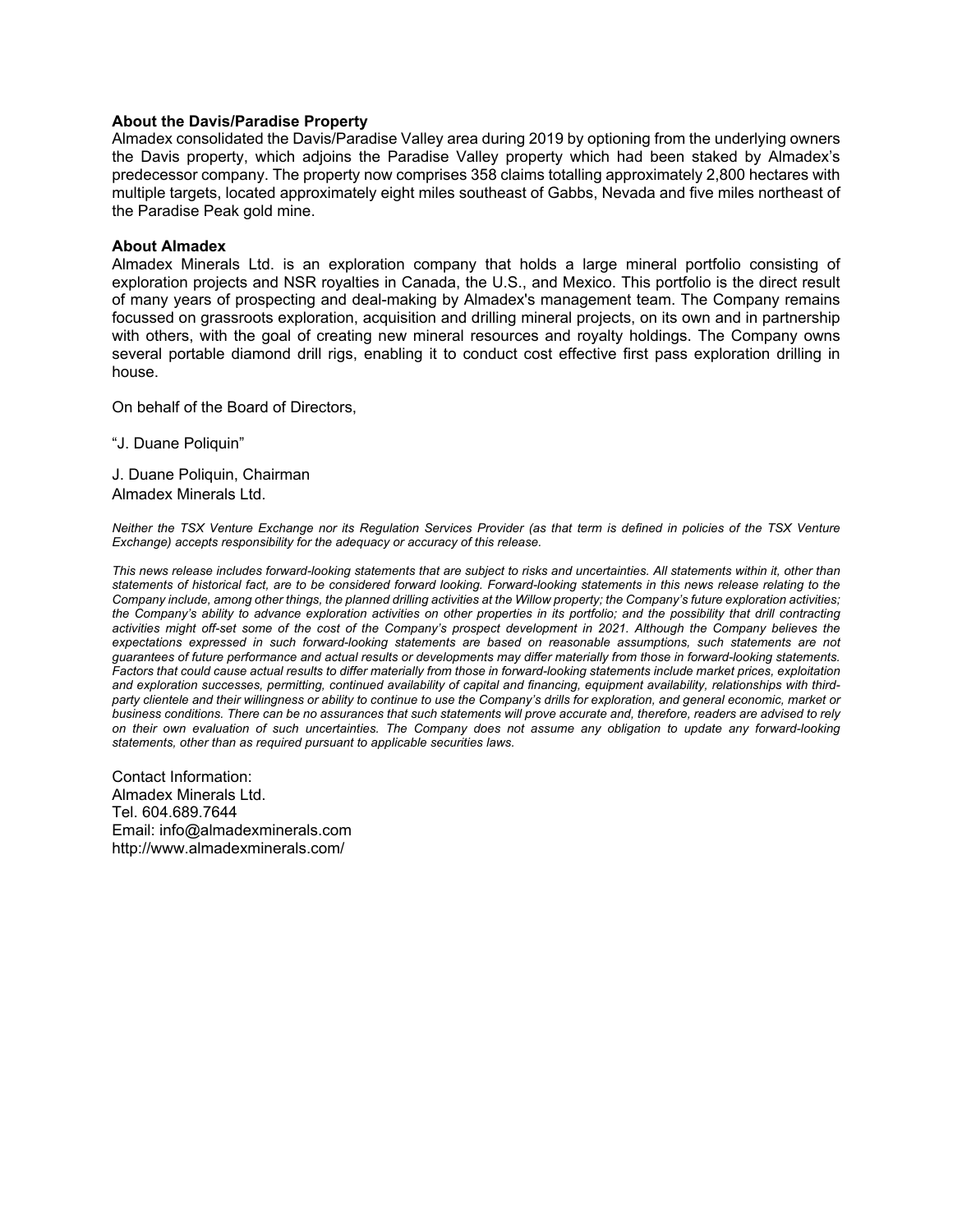